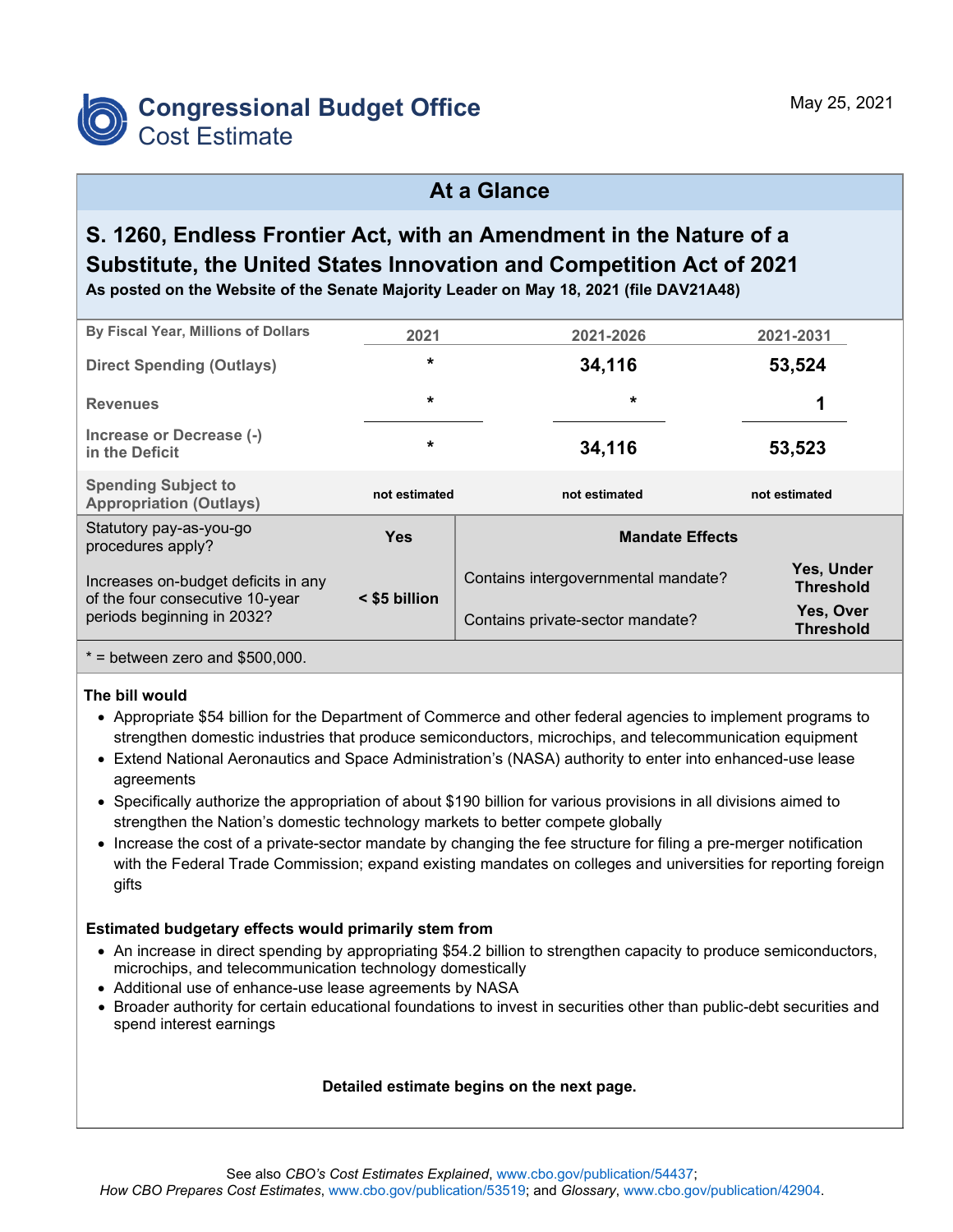## **Bill Summary**

S. 1260 would authorize appropriations and provide direct appropriations for programs to improve U.S. competitiveness in technology and communications. Specifically:

- Division A would, among other things, provide appropriations aimed at strengthening the domestic industry for semiconductors and microelectronics.
- Division B would establish a technology directorate within the National Science Foundation (NSF) and would authorize other programs within the NSF, the National Institute of Standards and Technology, and the National Aeronautics and Space Administration (NASA).
- Division C would specifically authorize appropriations of about \$38.5 billion over the 2021-2026 period for international affairs programs, primarily for the United States' contribution to the Inter-American Development Bank, foreign assistance programs for the Indo-Pacific region, and Department of State operations.
- Division D would establish a Made in America Office to prioritize federal procurement of materials produced in the United States, establish a Cyber Response and Recovery Fund to coordinate with nonfederal partners to assess risks of a cyber-attack, and provide resources for response and recovery.
- Division E would establish sanctions to counter illicit trade and forced labor, cyberattacks, and intellectual property theft.
- Division F would create or amend and reauthorize several elementary, secondary, and higher education grants programs, amend the statutes authorizing the Truman and Madison Foundations, require institutions of higher education to disclose certain gifts from and contracts with foreign sources, and establish requirements that institutions of higher education with certain types of cultural partnerships must meet in order to be eligible to participate in the federal student aid programs. This division also would change the structure for filing fees collected from some businesses that are considering a merger or acquisition.

## **Estimated Federal Cost**

The estimated budgetary effects of S. 1260 are shown in Table 1. The costs of the legislation fall primarily within budget functions 050 (national defense), 150 (international affairs), 250 (general science, space and technology) 370 (commerce and housing credit), 500 (education, training, employment, and social services), and 800 (general government).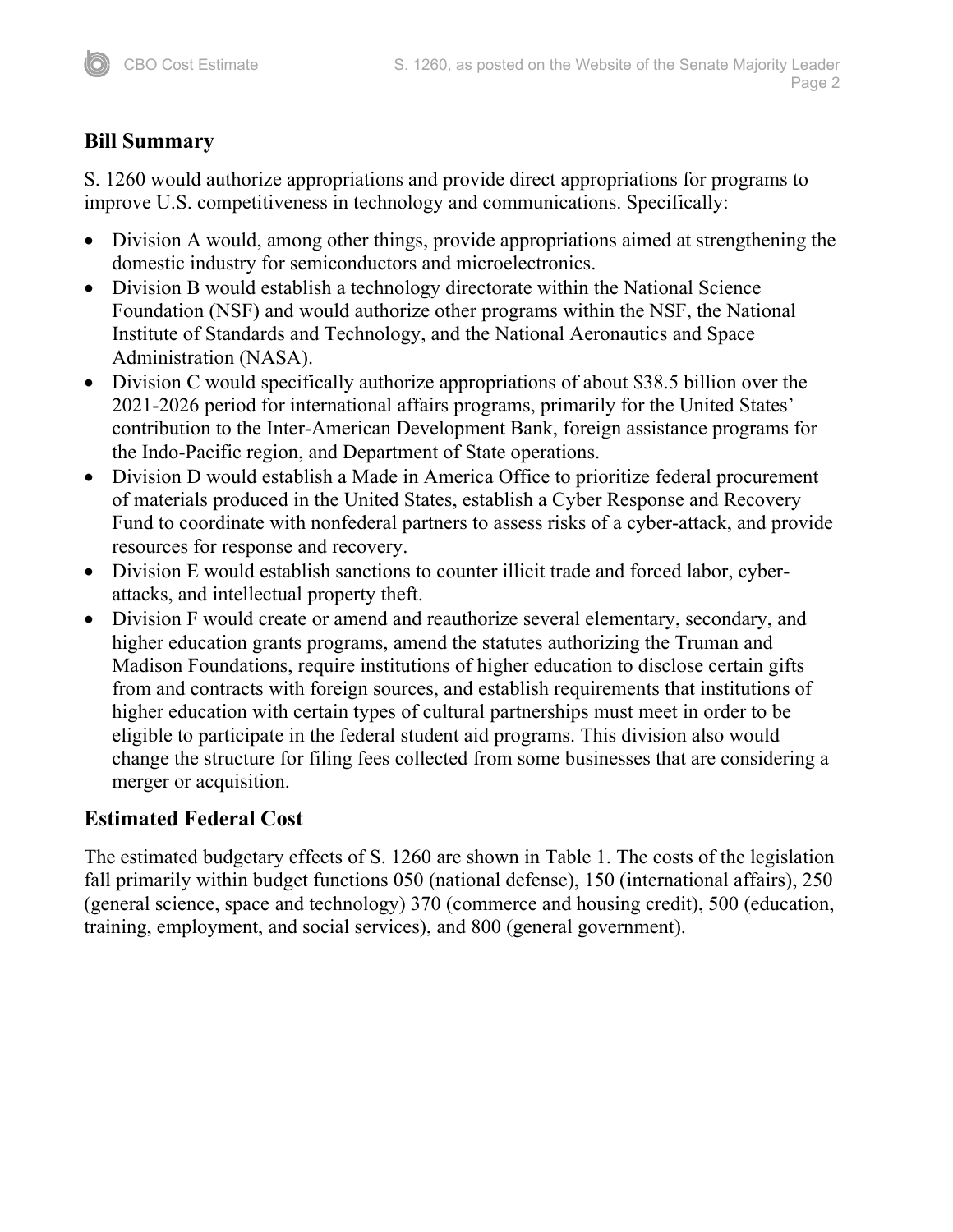#### **Table 1.**

#### **CBO's Estimate of Effects on Revenues and Direct Spending of an Amendment in the Nature of a Substitute to S. 1260, the United States Innovation and Competition Act of 2021**

| By Fiscal Year, Millions of Dollars                                                                                            |               |                          |                    |                |                |                      |                                                 |            |            |             |         |                  |                                        |
|--------------------------------------------------------------------------------------------------------------------------------|---------------|--------------------------|--------------------|----------------|----------------|----------------------|-------------------------------------------------|------------|------------|-------------|---------|------------------|----------------------------------------|
|                                                                                                                                | 2021          | 2022                     | 2023               | 2024           | 2025           | 2026                 | 2027                                            | 2028       | 2029       | 2030        | 2031    | $2021 -$<br>2026 | $2021 -$<br>2031                       |
| Division A-CHIPS and<br><b>O-Ran 5G Emergency</b><br><b>Appropriations</b>                                                     |               |                          |                    |                |                |                      | Net Increase or Decrease (-) in Direct Spending |            |            |             |         |                  |                                        |
| <b>Budget Authority</b><br><b>Estimated Outlays</b>                                                                            | 0             | $0\quad 26,000$<br>3,773 | 7,500<br>5,886     | 6,800<br>7,626 | 6,600<br>7,857 | 7,300<br>8,946       | 0<br>7,199                                      | 0<br>5,670 | 0<br>3,271 | 0<br>2,140  |         |                  | 0 54,200 54,200<br>1,111 34,088 53,479 |
| <b>Division B-Endless Frontier Act</b><br><b>Title VI-Space Matters</b>                                                        |               |                          |                    |                |                |                      |                                                 |            |            |             |         |                  |                                        |
| Estimated<br><b>Budget Authority</b><br><b>Estimated Outlays</b>                                                               | 0<br>0        | 3<br>$\star$             | 10<br>$\mathbf{1}$ | 10<br>3        | 10<br>6        | $\overline{2}$<br>10 | $\overline{7}$                                  | 5          | 2          | $\mathbf 1$ | $\star$ | 36<br>21         | 38<br>38                               |
| <b>Division F-Other Matters</b><br>Title I-Competitiveness and<br><b>Security For Education and</b><br><b>Medical Research</b> |               |                          |                    |                |                |                      |                                                 |            |            |             |         |                  |                                        |
| Estimated<br><b>Budget Authority</b><br><b>Estimated Outlays</b>                                                               | 0<br>$\Omega$ | 3<br>3                   | 3<br>3             | 3<br>3         |                |                      |                                                 |            |            |             | *       | 9<br>9           | 10<br>10                               |
| Divisions B, C, D, and F<br><b>Various Titles</b>                                                                              |               |                          |                    |                |                |                      |                                                 |            |            |             |         |                  |                                        |
| Estimated<br><b>Budget Authority</b><br><b>Estimated Outlays</b>                                                               |               |                          | -1<br>$-1$         |                |                |                      |                                                 |            |            |             |         | $-2$<br>$-2$     | $-3$<br>$-3$                           |
| <b>Total Direct Spending<sup>a</sup></b>                                                                                       |               |                          |                    |                |                |                      |                                                 |            |            |             |         |                  |                                        |
| Estimated<br><b>Budget Authority</b><br><b>Estimated Outlays</b>                                                               |               | 26,006<br>3,776          | 7,512<br>5,889     | 6,813<br>7,632 | 6,610<br>7,863 | 7,302<br>8,956       | 7,206                                           | 5,675      | 3,273      | 2,141       |         |                  | * 54,243 54,245<br>1,111 34,116 53,524 |
| <b>Increases in Revenues</b>                                                                                                   |               |                          |                    |                |                |                      |                                                 |            |            |             |         |                  |                                        |
| Divisions B, C, D,<br>E, and F<br><b>Various Titles</b>                                                                        |               |                          |                    |                |                |                      |                                                 |            |            |             |         |                  |                                        |
| Net Increase in the Deficit from Changes in Revenues and Direct Spending                                                       |               |                          |                    |                |                |                      |                                                 |            |            |             |         |                  |                                        |
| Effect on the<br>Deficit                                                                                                       |               | 3,776                    | 5,889              | 7,632          | 7,863          | 8,956                | 7,205                                           | 5,675      | 3,273      | 2,141       |         |                  | 1,111 34,116 53,523                    |

Component may not sum to totals because of rounding; \* between -\$500,000 and \$500,000.

a. Section 4153 of Division D would authorize the Secretary of the Department of Health and Human Services to sell some assets maintained in the Strategic National Stockpile (SNS) under conditions outlined in the bill. Proceeds from such sales would be classified as mandatory offsetting receipts, which are recorded in the budget as reductions in direct spending. However, CBO has no basis for determining the timing of sales from the SNS or the amount of receipts that would result from those sales.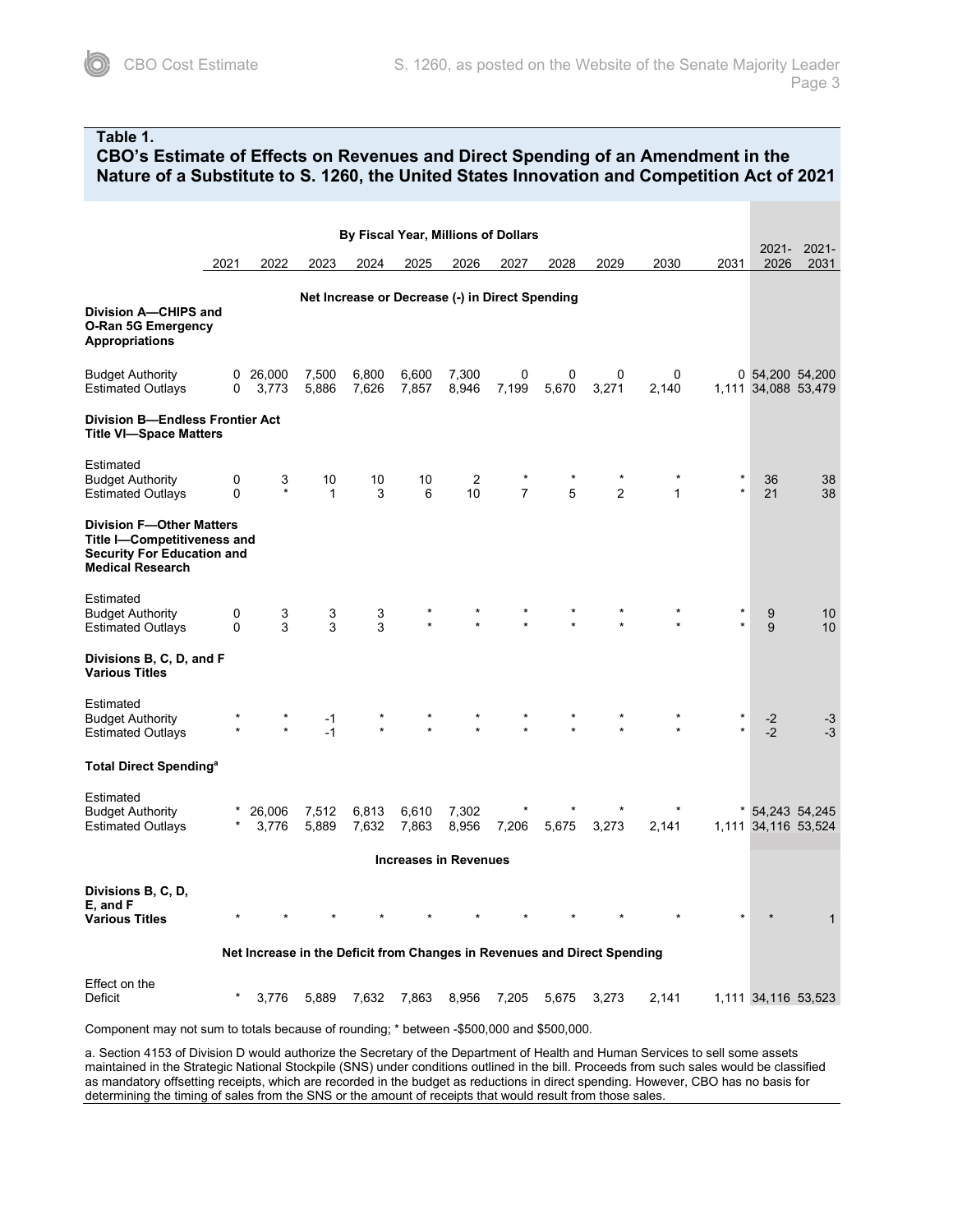## **Basis of Estimate**

For this estimate, CBO assumes that the bill will be enacted near the end of fiscal year 2021and that the necessary amounts will be appropriated each year. Estimated outlays are based on historical spending patterns for similar programs.

### **Direct Spending**

CBO estimates that enacting S. 1260 would increase direct spending by about \$54 billion over the 2021-2031 period.

**Division A—CHIPS and O-Ran 5G Emergency Appropriations.** Division A would appropriate \$50.2 billion to enhance the domestic semi-conductor industry, \$2.0 billion to support research and development projects at the Department of Defense, \$500 million to improve the security of telecommunications technologies and supply chains for semiconductors in other countries, and \$1.5 billion for grants to support the deployment of 5G wireless technology that uses open radio access networks.

**Division B—Endless Frontier Act Title VI—Space Matters.** Section 2669 of division B would raise the maximum payment NASA could offer its employees as an incentive to separate by \$15,000, to \$40,000. CBO expects that those higher payments would induce some NASA employees who might not otherwise leave the federal government, to do so. Retirement-eligible employees would, in CBO's estimation, retire about 18 months sooner, on average, than they would under current law. Based on information from NASA and from the Office of Personnel Management, CBO expects a handful of those employees each year would receive retirement annuities and health benefits sooner than under current law. In total, CBO estimates, those accelerated payments would increase spending on retirement benefits by \$3 million over the 2021-2031 period.

Section 2675 of division B would extend through December 31, 2025, NASA's authority to enter into enhanced-use lease (EUL) agreements, which under current law expire on December 31, 2021, and would permit NASA to accept any type of in-kind consideration under EUL agreements. (NASA's current authority to accept in-kind consideration is limited to facilities that produce renewable energy.)

Based on a review of recent agreements NASA has executed, CBO expects that some EUL agreements would contain terms for third parties to build or renovate facilities for energy production, launch, and other specialized uses. Although NASA can under current law use other authorities to enter into similar agreements with third parties, CBO expects that enacting section 2675 would accelerate and increase the likelihood of such agreements.

CBO estimates that under EUL agreements finalized over the 2022-2026 period, third parties would invest between \$100 million and \$500 million in facilities for energy production, launch, and other specialized uses. The federal budgetary effects of governmental transactions financed by third parties would depend on the extent and nature of federal support. In CBO's view, transactions supported entirely by private entities should not be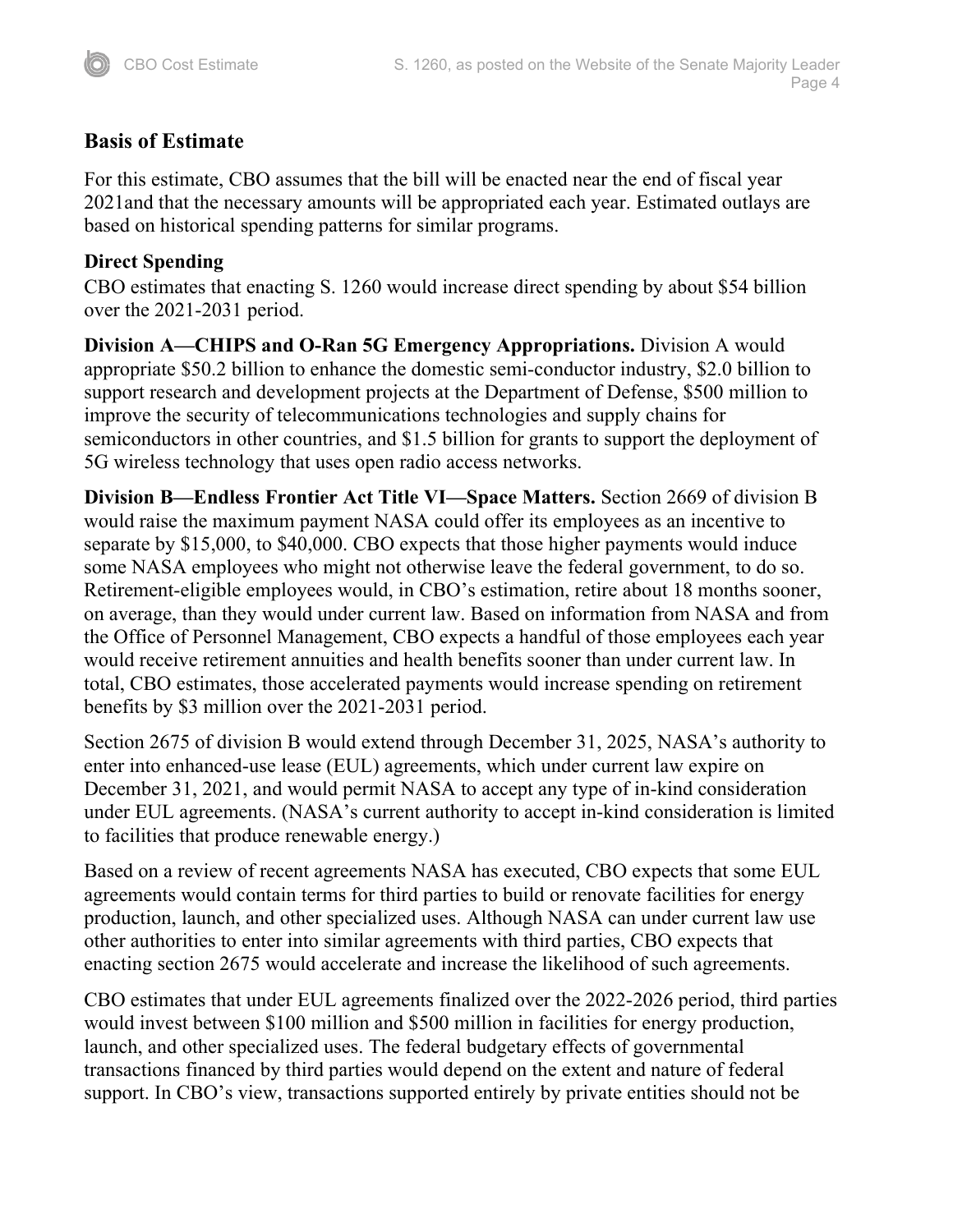reflected on the federal budget because the cost of those activities would be fully borne by those nonfederal entities.

However, CBO expects that some third parties would recover at least a portion of their investments through contracts with the federal government for specialized facilities used by NASA or other federal agencies. CBO considers such financing on behalf of the federal government primarily for government activities to be similar to an agency's using federal borrowing authority to improve its physical infrastructure. In CBO's view, the costs of such transactions would be direct spending and the full cost of long-term commitments that obligate the government to make payments in future years should be recorded in the budget.

CBO cannot predict how the government might use or benefit from new projects or the extent to which NASA would use the EUL extension under the bill in place of its other alternative financing and leasing authorities to facilitate construction of specialized facilities. In preparing this estimate CBO assumed there was a 50 percent chance that NASA would use the authority provided in the legislation. Based on the federal government's potential share of benefits from any new projects, CBO expects that NASA would use the EUL authority under section 2675 to finance the construction of facilities valued at about \$35 million, increasing direct spending by that amount over the 2022-2031 period.

**Division F—Other Matters Title I—Competitiveness and Security For Education and Medical Research.** Section 6123 of division F would amend the statutes authorizing the Harry S. Truman and James Madison Foundations, including changing how those organizations may invest the amounts in their trust funds. In particular, the bill would permit the Madison Foundation to invest in securities other than public debt securities. Because the trust fund is considered governmental, the purchase of those nonpublic securities would be direct spending. In addition, the bill would authorize the appropriation of additional funding to the trust fund, some of which would be invested in Treasury obligations. The interest earned would later be spent on the trust fund's activities, which would be classified as direct spending because the fund would be authorized to spend interest without further appropriation. In total, CBO estimates this section would increase direct spending by \$10 million over the 2021-2031 period.

**Divisions B, C, D, and F Various Titles.** Several provisions of divisions B, C, D and F, would affect direct spending by insignificant amounts. In total, direct spending would decrease, on net, by about \$3 million over the 2021-2031 period. Some of that decrease would stem from an increase in offsetting receipts from fees paid by members of the research security and integrity information sharing analysis organization established under the bill.

Section 4153 of division D would authorize the Secretary of the Department of Health and Human Services to sell drugs, vaccines, and other assets maintained in the Strategic National Stockpile (SNS) provided that the items are within 1 year of their expiration date or determined by the Secretary to no longer be needed in the stockpile due to advances in medical or technical capabilities. Proceeds from such sales would be classified as mandatory offsetting receipts, which are recorded in the budget as reductions to direct spending.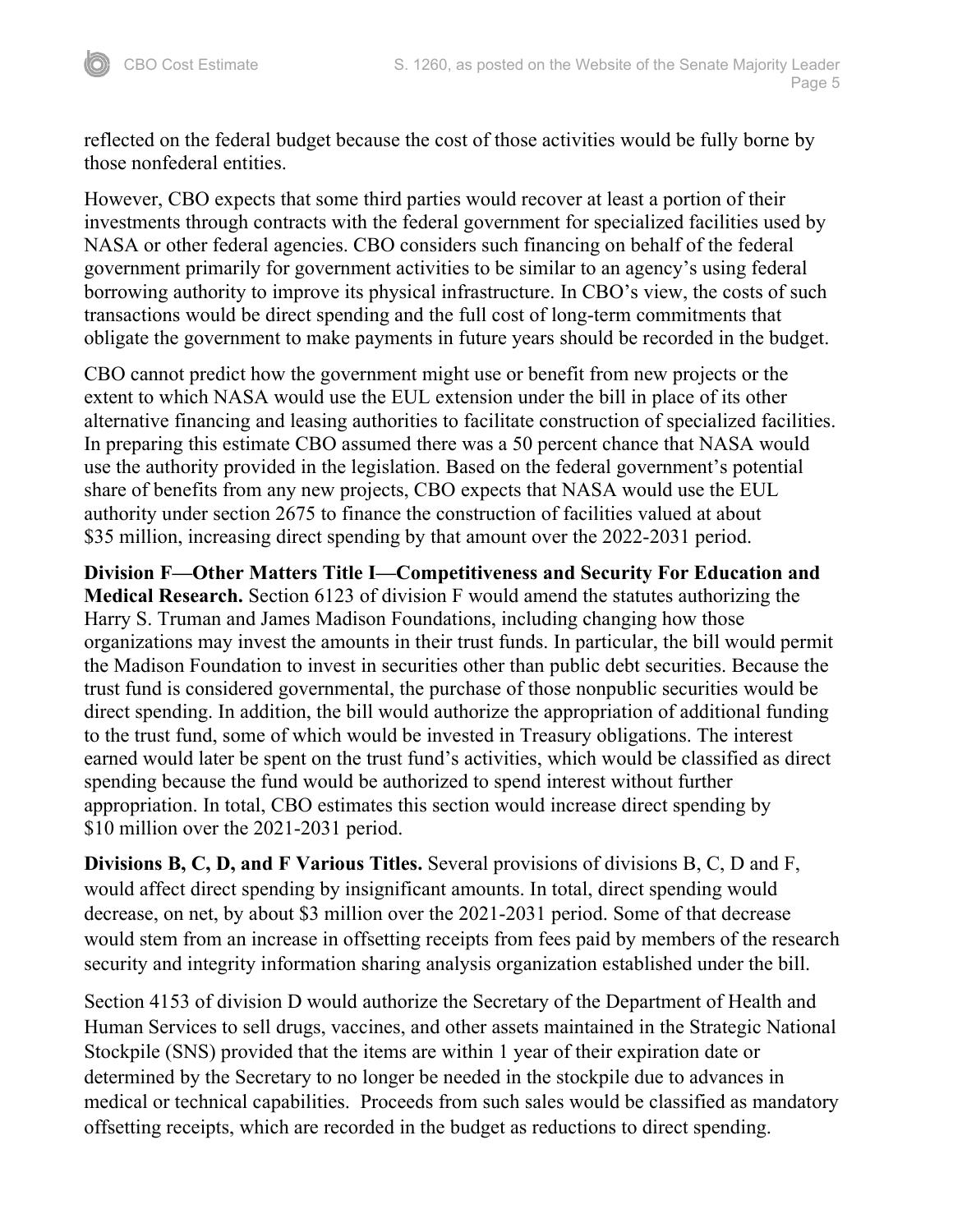However, CBO has no basis for determining the timing of sales from the SNS or the amount of receipts that would result from those sales.

### **Revenues**

Several provisions of divisions B, C, D, E and F would increase or decrease revenues by insignificant amounts. In total, revenues would increase, on net, by about \$1 million over the 2021-2031 period. Some increases stem from penalties imposed for failing to properly label imported king and tanner crabs, fines imposed in cases of fraud used to obtain a federal grant, sanctions imposed on perpetrators of cyber-attacks in the United States that originate from activities in the People's Republic of China, and sanctions related to the theft of trade secrets.

### **Spending Subject to Appropriation**

In total, S. 1260 would specifically authorize the appropriation of \$191 billion over the 2021-2031 period. In addition, other provisions of the bill could affect spending subject to appropriation, however, CBO has not completed an estimate of those effects.

### **Pay-As-You-Go Considerations:**

The Statutory Pay-As-You-Go Act of 2010 establishes budget-reporting and enforcement procedures for legislation affecting direct spending or revenues. The net changes in outlays and revenues that are subject to those pay-as-you-go procedures are shown in Table 2.

#### **Table 2.**

**CBO's Estimate of the Statutory Pay-As-You-Go Effects of S. 1260, the Endless Frontier Act, with an Amendment in the Nature of a Substitute, the United States Innovation and Competition Act of 2021, As posted on the Website of the Senate Majority Leader on May 18, 2021 (file DAV21A48)**

| By Fiscal Year, Millions of Dollars                              |                             |             |       |       |             |       |                |             |             |              |             |                  |                  |
|------------------------------------------------------------------|-----------------------------|-------------|-------|-------|-------------|-------|----------------|-------------|-------------|--------------|-------------|------------------|------------------|
|                                                                  | 2021                        | 2022        | 2023  | 2024  | 2025        | 2026  | 2027           | 2028        | 2029        | 2030         | 2031        | $2021 -$<br>2026 | $2021 -$<br>2031 |
|                                                                  | Net Increase in the Deficit |             |       |       |             |       |                |             |             |              |             |                  |                  |
| Total change                                                     | 0                           | 3,776       | 5,889 | 7,632 | 7,863       | 8,956 | 7,205          | 5,675       | 3,273       | 2,141        | 1,111       |                  | 34,116 53,523    |
| Less:<br>Designated as<br>Emergency<br>Requirements              | $\mathbf 0$                 | 3,773       | 5,886 | 7,626 | 7,857       | 8,946 | 7,199          | 5,670       | 3,271       | 2,140        | 1,111       | 34,088 53,479    |                  |
| Statutory Pay-As-You-Go<br>Impact                                | $\Omega$                    | 3           | 3     | 6     | 6           | 10    | 6              | 5           | 2           | 1            | 0           | 28               | 44               |
| Memorandum:<br>Increases in<br>Outlays<br>Increases in           | 0                           | 3           | 3     | 6     | 6           | 10    | $\overline{7}$ | 5           | 2           | $\mathbf{1}$ | $\mathbf 0$ | 28               | 45               |
| Revenues<br>Companente may not aum to totale booques of rounding | $\mathbf 0$                 | $\mathbf 0$ | 0     | 0     | $\mathbf 0$ | 0     | 0              | $\mathbf 0$ | $\mathbf 0$ | 0            | $\mathbf 0$ | $\mathbf 0$      | 1                |

Components may not sum to totals because of rounding.

Sections 1002 and 1003 would designate the funds provided in division A as emergency requirements. Pursuant to section 4(g) of the Statutory Pay-As-You-Go Act, those costs are excluded from the totals above.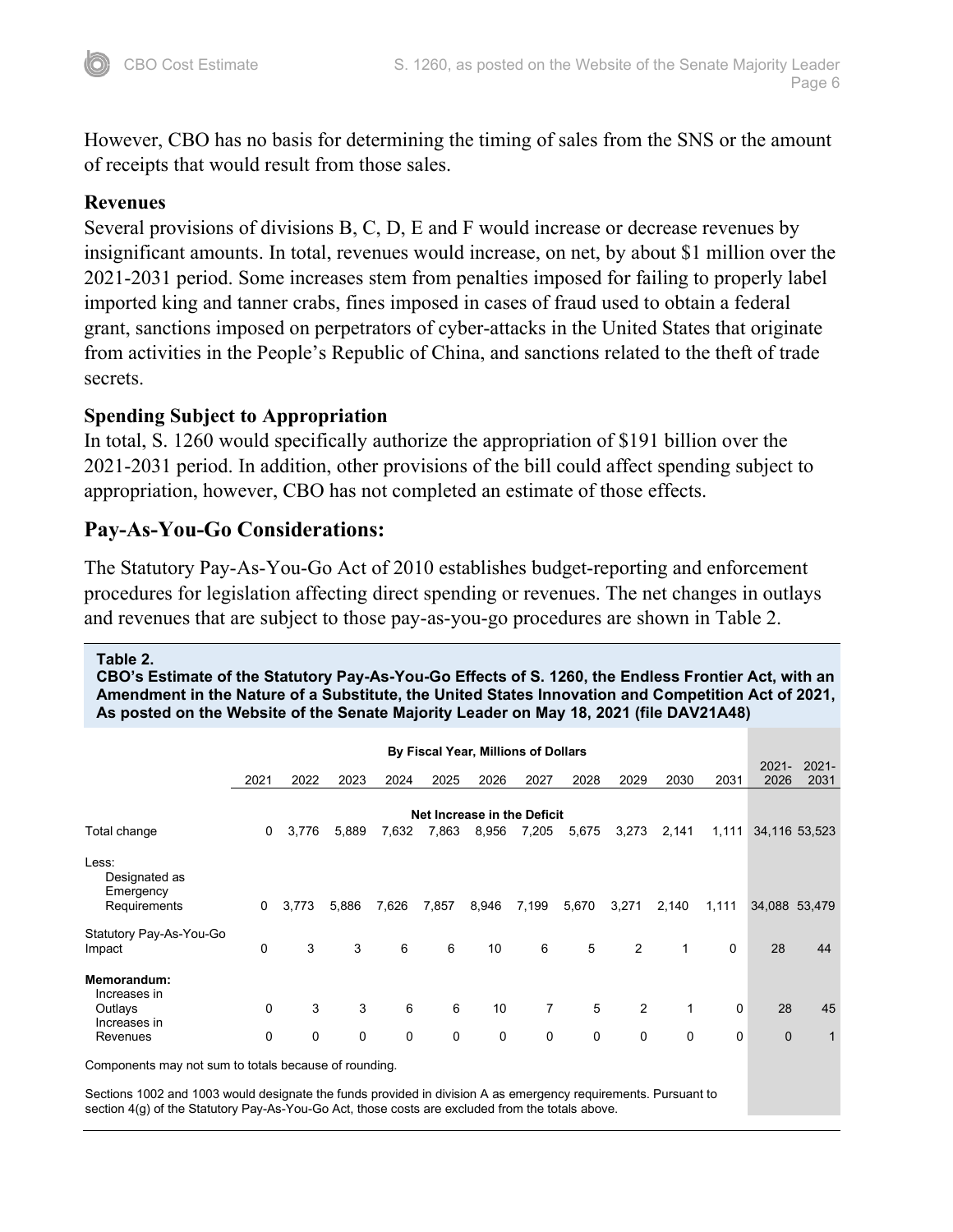## **Increase in Long-Term Deficits**

CBO estimates that enacting S. 1260 would not increase on-budget deficits by more than \$5 billion in any of the four consecutive 10-year periods beginning in 2032.

## **Mandates:**

The bill would impose intergovernmental and private-sector mandates as defined in the Unfunded Mandates Reform Act (UMRA). CBO estimates that the aggregate cost of the private-sector mandates would exceed the annual threshold established in UMRA (\$170 million in 2021, adjusted annually for inflation). The cost of the intergovernmental mandate would not exceed the UMRA threshold (\$85 million in 2021, adjusted annually for inflation).

### **Mandate that Applies to Public and Private Entities**

Division F would expand an existing mandate on private and public colleges and universities by lowering the threshold for reporting gifts and contracts with foreign entities to those with an annual value of at least \$50,000. The bill also would require certain research institutions to disclose any monetary gift or compensation received from a foreign source. CBO estimates that the aggregate cost of complying with both mandates is small because they would incrementally increase the administrative cost of existing reporting requirements and the number of new entities affected is small.

### **Intergovernmental Mandate**

Because some states already require public and private colleges and universities to report gifts or compensation from foreign sources, schools in those states would be able to use those state disclosures to satisfy the expanded federal reporting requirements under the bill. By requiring states to confirm with the Secretary of Education that state public disclosure laws have been satisfied, division F would impose an intergovernmental mandate, but CBO expects related costs to be small.

## **Mandates that Applies to Private Entities**

Division E would increase the cost of an existing private-sector mandate on some businesses by changing the fees to file a pre-merger notification with the Federal Trade Commission. CBO estimates that the incremental increase in the filing fee would have a net cost of about \$200 million in each of the first five years the mandate is in effect.

CBO identified additional private-sector mandates in divisions B, C, and E, and estimates that the cost to comply with them would be small. Those mandates would prohibit the sale of shark fins or products containing shark fins and ban the possession of shark fins for noncommercial purposes unless obtained under a permit, prohibit individuals or entities in the United States from engaging in transactions involving assets and property that have been frozen by sanctions authorized in the bill, and could prohibit U.S. financial institutions from issuing some high-value loans to sanctioned entities. Division C also would eliminate the